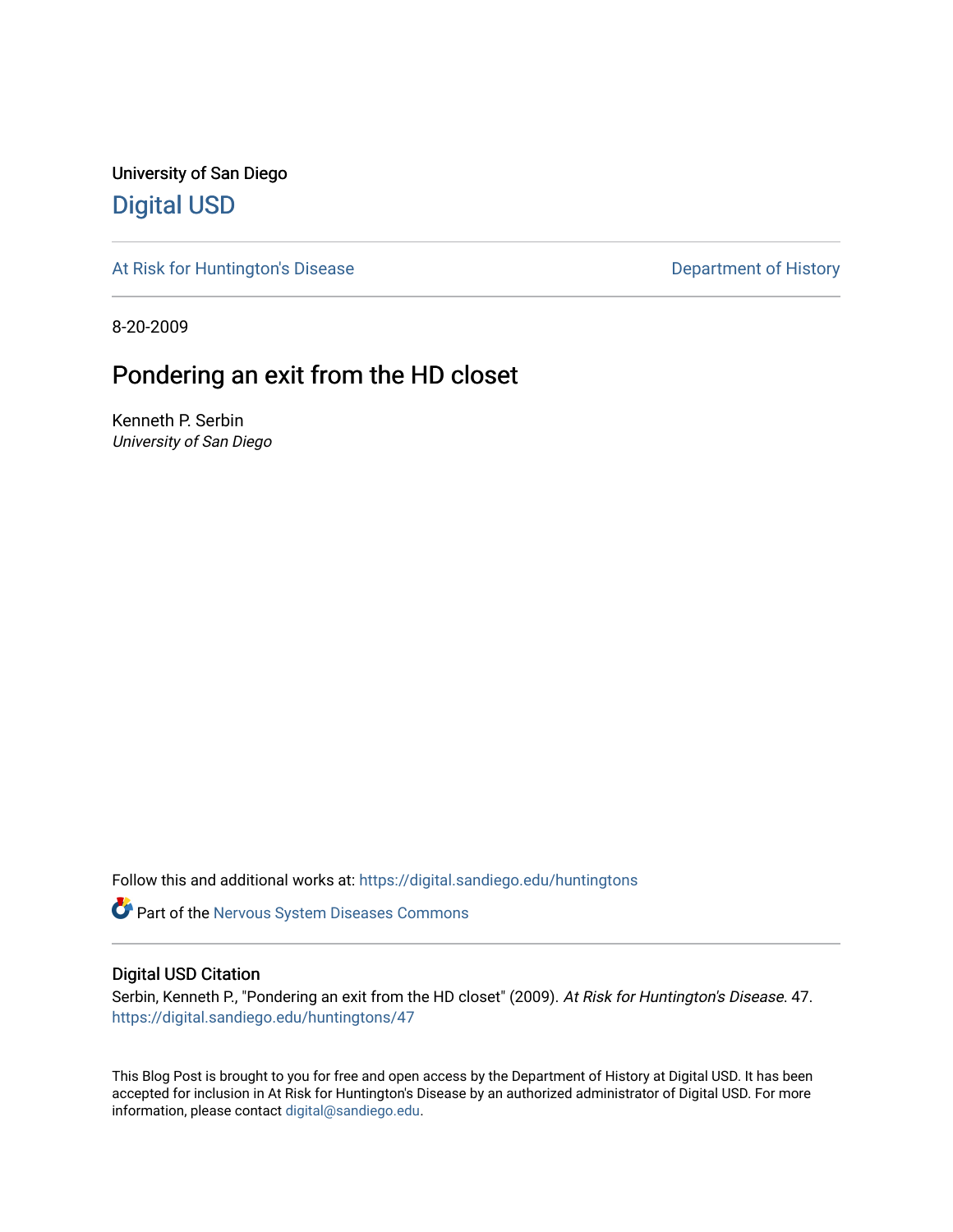# [At Risk for Huntington's Disease](http://curehd.blogspot.com/)

*HD is a genetically caused brain disorder that causes uncontrollable bodily movements and robs people's ability to walk, talk, eat, and think. The final result is a slow, ugly death. Children of parents with HD have a 50-50 chance of inheriting the disease. There is no cure or treatment.*

## Blog Archive

- $\blacktriangleright$  [2021](http://curehd.blogspot.com/2021/)(12)
- $2020(16)$  $2020(16)$
- $\blacktriangleright$  [2019](http://curehd.blogspot.com/2019/) (19)
- $\blacktriangleright$  [2018](http://curehd.blogspot.com/2018/) (16)
- $2017(14)$  $2017(14)$
- $2016(13)$  $2016(13)$
- $\blacktriangleright$  [2015](http://curehd.blogspot.com/2015/) (24)
- $\blacktriangleright$  [2014](http://curehd.blogspot.com/2014/) (24)
- $\blacktriangleright$  [2013](http://curehd.blogspot.com/2013/) (30)
- $\blacktriangleright$  [2012](http://curehd.blogspot.com/2012/) (26)
- $\blacktriangleright$  [2011](http://curehd.blogspot.com/2011/) (33)
- $\blacktriangleright$  [2010](http://curehd.blogspot.com/2010/) (26)
- $2009(21)$  $2009(21)$
- [►](javascript:void(0)) [December](http://curehd.blogspot.com/2009/12/) (1)
- [►](javascript:void(0)) [November](http://curehd.blogspot.com/2009/11/) (2)
- [►](javascript:void(0)) [October](http://curehd.blogspot.com/2009/10/) (3)
- [►](javascript:void(0)) [September](http://curehd.blogspot.com/2009/09/) (2)
- [▼](javascript:void(0)) [August](http://curehd.blogspot.com/2009/08/) (3)

Imagining a world without [Huntington's](http://curehd.blogspot.com/2009/08/imagining-world-without-huntingtons.html) [Pondering](http://curehd.blogspot.com/2009/08/pondering-exit-from-hd-closet.html) an exit from

the HD closet

Ten [years](http://curehd.blogspot.com/2009/08/ten-years-after-test.html) after the test

- $\blacktriangleright$  [July](http://curehd.blogspot.com/2009/07/) (3)
- $\blacktriangleright$  [June](http://curehd.blogspot.com/2009/06/) (1)
- $\blacktriangleright$  [May](http://curehd.blogspot.com/2009/05/) (2)
- $\blacktriangleright$  [April](http://curehd.blogspot.com/2009/04/) (4)
- $2008(7)$  $2008(7)$
- $2007(7)$  $2007(7)$
- $2006(4)$  $2006(4)$
- $\blacktriangleright$  [2005](http://curehd.blogspot.com/2005/) (17)

## About Me **GENE [VERITAS](https://www.blogger.com/profile/10911736205741688185)**

View my [complete](https://www.blogger.com/profile/10911736205741688185) profile

## HD Links

[Huntington's](http://www.hdsa.org/) Disease Society of America [International](http://www.huntington-assoc.com/) Huntington **Association** 

## THURSDAY, AUGUST 20, 2009

## Pondering an exit from the HD closet

Huntington's disease forces gene-positive people like me to live many paradoxes. One of the most difficult involves the challenge of going public with my status, a challenge far more difficult than those faced by people with cancer, AIDS, and other devastating but more common and betterunderstood diseases.

To help end this deadly brain disorder, HD people and their families must come out of the closet to act as public advocates and participate in research experiments. But doing so carries the enormous risk of discrimination and profound misunderstanding at work, with insurance companies, and even within extended families such as my own, [as I revealed last year](http://curehd.blogspot.com/2008/09/disease-denial-and-support-many-kinds.html).

Ever since I discovered in late 1995 that my mother had HD, I have hidden the fact from all but a handful of trusted friends and relatives. I have mainly feared discrimination at work and the potential loss of [opportunities for a better job, as I have described in previous entries \(click](http://curehd.blogspot.com/2005/02/to-go-or-not-to-go-public.html) here to read more). Even though HD and other diseases are considered disabilities, the reality is that employers can often find a legal pretext for dismissing an individual expected to decline someday.

In my field, which involves writing and other demanding intellectual tasks, few people would want to risk hiring someone who tested positive for a brain disorder and had a 100-percent chance of developing it.

And once gene-positive status emerged, it could spread rapidly via the Internet.

### **Family concerns**

I am also wary of exposing my family to the many challenges of living with a husband and father on his way out of the HD closet. My nine-year-old daughter knows her grandmother died of HD, but we have not yet told her about my status nor that she tested negative in the womb.

Recently I discussed with my wife how to continue this blog in the likely event that my symptoms prevented me from writing. I suggested that she and my daughter could post videos of me – to show the onset of symptoms and my struggle to overcome them – but she adamantly opposed the idea as an invasion of family privacy. She understandably sees the immediate burden on her and our daughter as outweighing the potential good for the cause.

I have frequently mulled over the process of coming out but have always pulled back. This has been a long struggle, and a very difficult one. It was especially painful to hide the real cause of my mother's death from people at work or individuals who were curious but whom I did not trust.

She died of HD in 2006. I told these people that she died of respiratory difficulties. Most accepted this without questioning. One person, perhaps a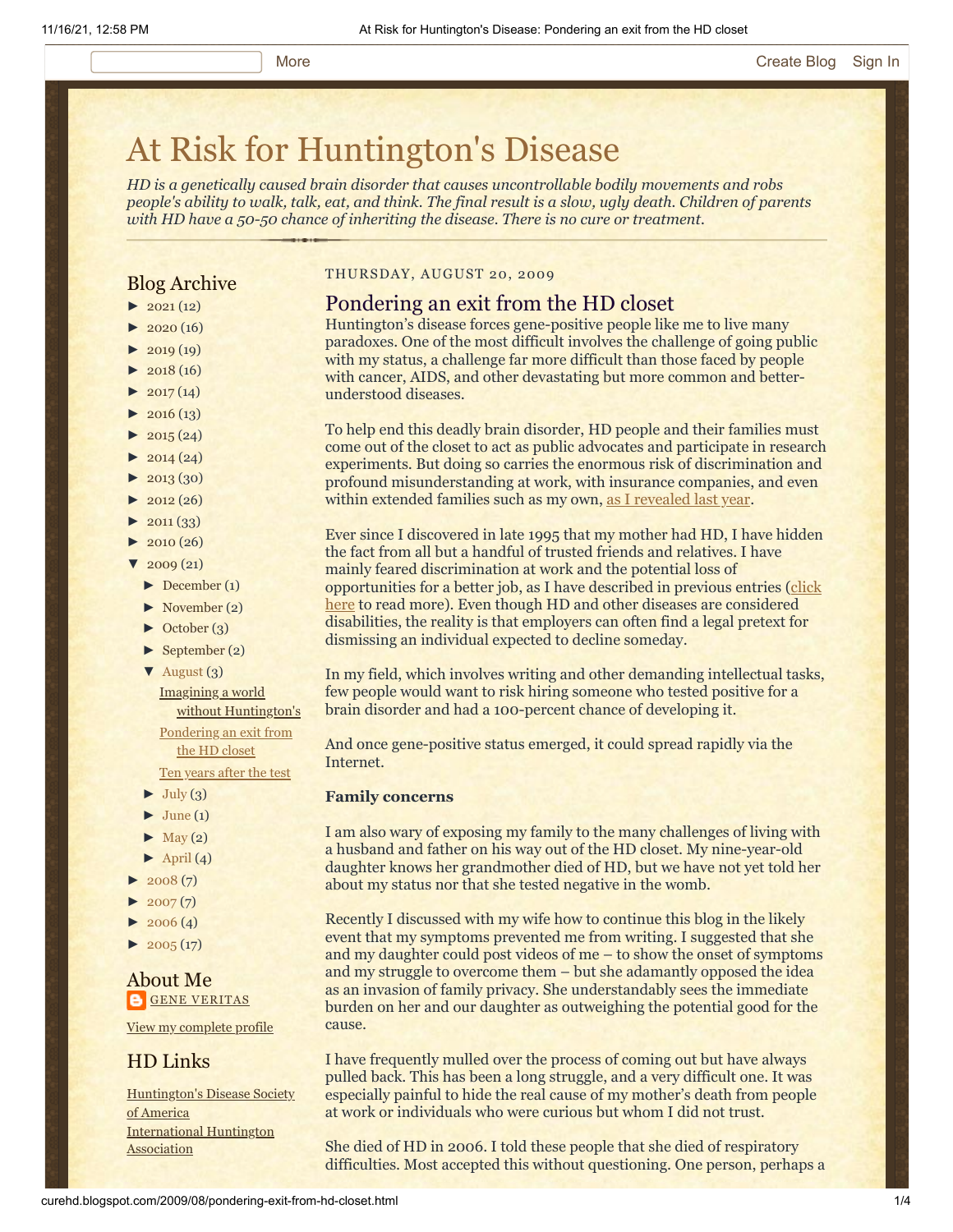[Huntington's](http://hddrugworks.org/) Disease Drug **Works** [Huntington's](http://www.hdlighthouse.org/) Disease **Lighthouse Hereditary Disease [Foundation](http://www.hdfoundation.org/)** [Huntington's](http://www.hdac.org/) Disease Advocacy Center Thomas [Cellini Huntington's](http://www.ourtchfoundation.org/) Foundation HDSA Orange County (CA) **[Affiliate](http://www.hdsaoc.org/)** HD Free with [PGD!](http://www.hdfreewithpgd.com/) [Stanford](http://www.stanford.edu/group/hopes/) HOPES Earth Source [CoQ10,](http://www.escoq10.com/) Inc.

## HD Blogs and Individuals

Chris Furbee: [Huntingtons](http://www.huntingtonsdance.org/) **Dance** Angela F.: Surviving [Huntington's?](http://survivinghuntingtons.blogspot.com/) Heather's [Huntington's](http://heatherdugdale.angelfire.com/) Disease Page

#### 11/16/21, 12:58 PM At Risk for Huntington's Disease: Pondering an exit from the HD closet

bit of a busybody, wanted to know more details. When I refused to elaborate, he became testy. I felt annoyed and angry at this person, but also because of the need to brush him off.

Since then, nobody has touched on the subject. I know, however, that if I had revealed HD as the cause, people would have felt shocked. And many would sooner or later have learned that HD was a genetic condition with dangerous implications for me and my family.

## **A sheath of anonymity**

I'm not the kind of person to seek sympathy, but at the time of my mother's death I certainly needed it. I received support from readers of this blog and others who know about the existence of HD in my family. But by downplaying the death of my mother to those who didn't know about HD, I denied myself access to the reservoir of human solidarity that people need in a time of grief, in this case multiplied by the devastation of HD and the threat to my own well-being.

I have hidden a crucial dimension of my life, and, as a result, feel distant from friends and co-workers. Sometimes I even get angry at them for not knowing, for not sharing the burden with me. It's the human tendency to blame others for misfortune. This tangle of feelings makes it difficult for me to be myself.

My self-imposed sheath of anonymity inevitably involves an aspect of denial. By not revealing my status to others I feel safe, and I can avoid all of the painful feelings associated with explaining to people HD, its impact on my family, and the seemingly inevitable course ahead.

HD is not like cancer or AIDS or heart disease, where the mention of a single sentence or even just a word telegraphs a wealth of information. It is not only a little-known, orphan disease. It is a devastating, multi-symptom disease that requires a detailed explanation of its medical aspects and an even more detailed discussion of its social implications such as genetic testing and discrimination.

## **Trying to tell a friend**

When [I turned down a wonderful job offer](http://curehd.blogspot.com/2007/09/complications-and-stress-of-success.html) two years ago because of the threat of HD to my family, I decided to start coming out of the closet gradually and carefully. I became involved in stem-cell advocacy here in California, and I started revealing to more people my gene-positive status and my authorship of this blog. During a recent visit to CHDI Management, Inc., which seeks treatments and a cure for HD, I was introduced as a gene-positive person to strangers for the very first time.

The other night I wanted to experiment yet further with coming out. I went to a coffee shop to chat with a friend I have known since 1987. A few years ago he went through a painful divorce, and now he faces financial troubles. He needed a shoulder to lean on and somebody to brainstorm with about his future.

In the days before our meeting, I built up the resolve to tell him about my struggle with HD. I too wanted to lean on someone who knew me long enough to be able to sympathize and even discuss with me a strategy for coming out locally, since we have so many common acquaintances.

I kept wondering, "How can I bring up a huge new problem out of the blue, one that I have hidden from him for more than a decade, especially when he's going through a crisis of his own?"

We hadn't seen each other in about a year, so it was a warm and heartfelt evening for both of us. I gave him some tips on landing some work, and I told him about some of my difficulties at work and even about the big job I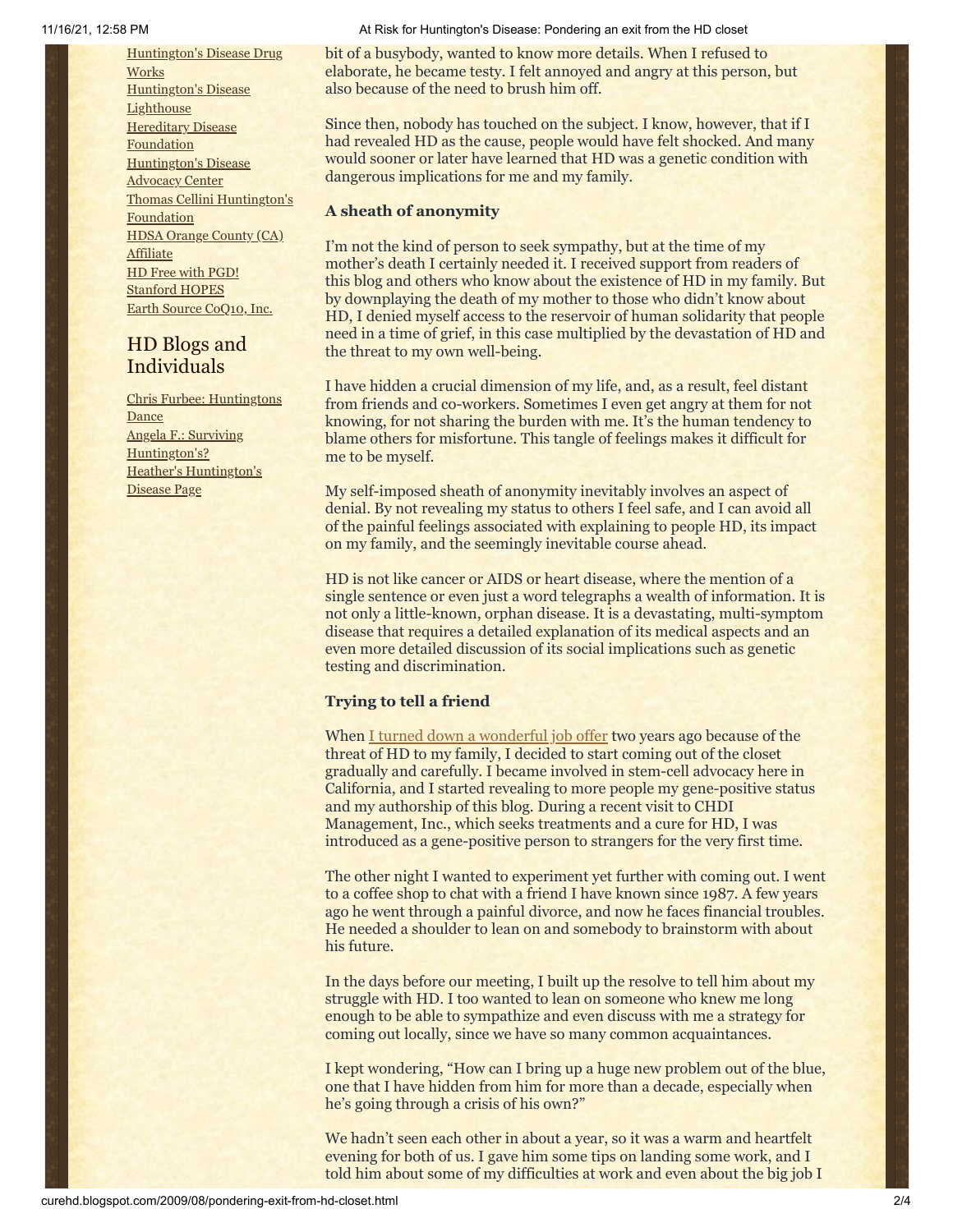11/16/21, 12:58 PM At Risk for Huntington's Disease: Pondering an exit from the HD closet

turned down a couple of years ago.

A couple of times, when the conversation briefly paused, I thought of seizing on the moment.

#### **Emotional paralysis**

But I couldn't. All I could do was make vague references to "other factors I'll tell you about sometime" or "something I won't get into now." I've become so good at hiding my worries about HD that he had no inkling of the anxiety I was feeling.

I didn't want HD to ruin our evening. And I felt very guilty about burdening my friend at a time when he's struggling to pay the rent and buy groceries.

And I couldn't find a way to talk about such a devastating situation when I currently do not have the overt symptoms of Huntington's disease. I kept feeling that it would all seem so abstract and hypothetical in comparison to his predicament.

I felt this even though I knew that my situation is one of life and death.

But it is a death that would come very slowly, like my mother's 20-year struggle with HD.

I felt emotionally paralyzed. It was easier to keep on my protective sheath.

#### **No ritual for discussing HD**

My terrible hesitation stemmed in part from the lack of a societal ritual for coming out about two conditions: the results of a genetic test and at-risk status for a neurological disorder. People are used to hearing about patients suffering from heart disease, cancer, or AIDS. Actress Farrah Fawcett shared her demise from cancer with the country by appearing in a reality TV show. Just a few days ago Secretary of State Hillary Clinton stood shoulder-to-shoulder with AIDS patients at a clinic in South Africa and helped once again to give the victims of that disease a public voice. People with AIDS were once enormously stigmatized.

But in the new era of the Human Genome Project and the burgeoning of neurological disorders such as Alzheimer's, few people have yet to pioneer the act of coming out with HD and other similar conditions. Former First Lady Nancy Reagan came out with her husband's Alzheimer's, and actor Michael J. Fox went public about his battle against Parkinson's. But these are exceptional cases.

For HD the situation is even worse, because its symptoms are more devastating. And since the death of Woody Guthrie in 1967, no famous American has come out with HD. Public understanding and our collective consciousness about these conditions are still at the level of a hush.

Over the years many television programs have portrayed people at risk for HD. In the current program *House* one female character wrestles with the decision to get tested and then struggles with being gene-positive.

This may signal that HD is moving closer to the mainstream, but TV is not reality. Real at-risk and gene-positive people don't go public. Many hide their status just as I do. Many, many more won't even get tested.

It could take years – if not decades – to change this situation.

## **Confiding in others**

Around 11:30 p.m., my friend and I decided to say good-bye. Our